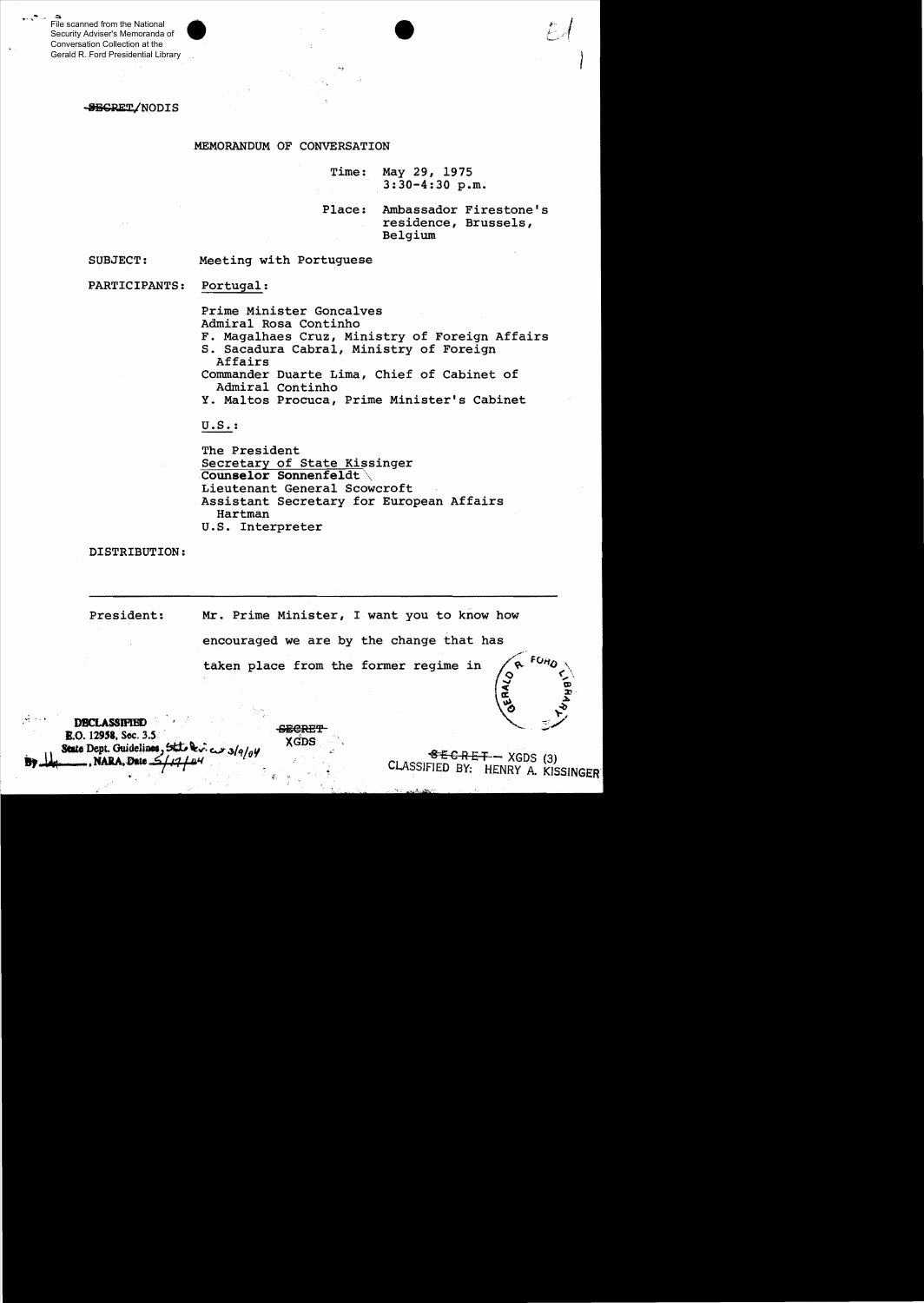

in Portugal. I would very much like to have from you your appraisal of the situation in Portugal and some indication as far as you are concerned about your feelings on NATO.

•

Goncalves: First of all in all frankness let me say that we are not a trojan horse in NATO. As we have publicly stated, we will stand by our commitments and abide by our obligations in NATO. We feel that this is particularly important and we do not pretend that there should be a change in the balance of power.

> On the contrary, we believe that by maintaining the balance of forces, the situation can be improved. What we want is a national independent policy and we believe that such independence goes hand in hand with an improvement in relations but not if the balance of forces is changed. We recognize the geopolitical context in which we fit. We are Europeans but we also have special ties to our former African territories. We feel that we can make a contribution by becoming a link between the developed countries and the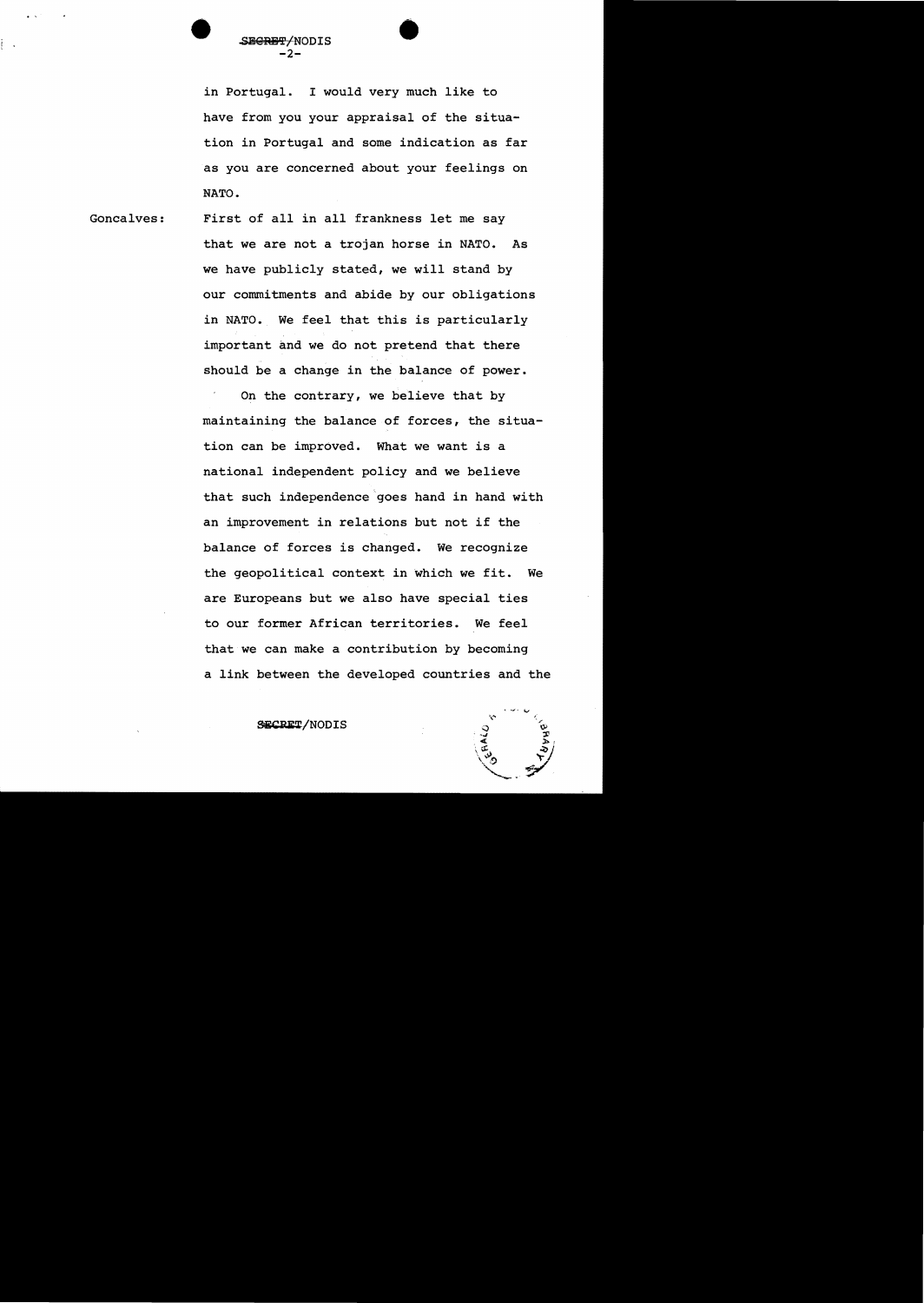less developed countries in Africa. But I wish to stress again, that we are here to show that we abide by our commitments and that we do not wish to weaken NATO. Our new democratic regime in Portugal in fact, gives NATO a better overall impression than it had with the old regime.

**•** 

President: The United States has strongly supported NATO as an alliance of free governments working together. We have invested much in this healthy relationship. The alliance was created to resist communism. We do not agree with the form or operations of the previous government and we are encouraged by the growth of democracy in Portugal. We were greatly encouraged by the. vote in the referendum and feel that it is a genuine expression of the will of your people -- an expression of will that occurred for the. first time in many years. This is most encouraging to us. We believe that the voice of the people should be reflected in your government and we hope that your. government will be a good partner in NATO. We are concerned, however, that the vote does not seem to be reflected by some elements and that  $\sqrt{\alpha}$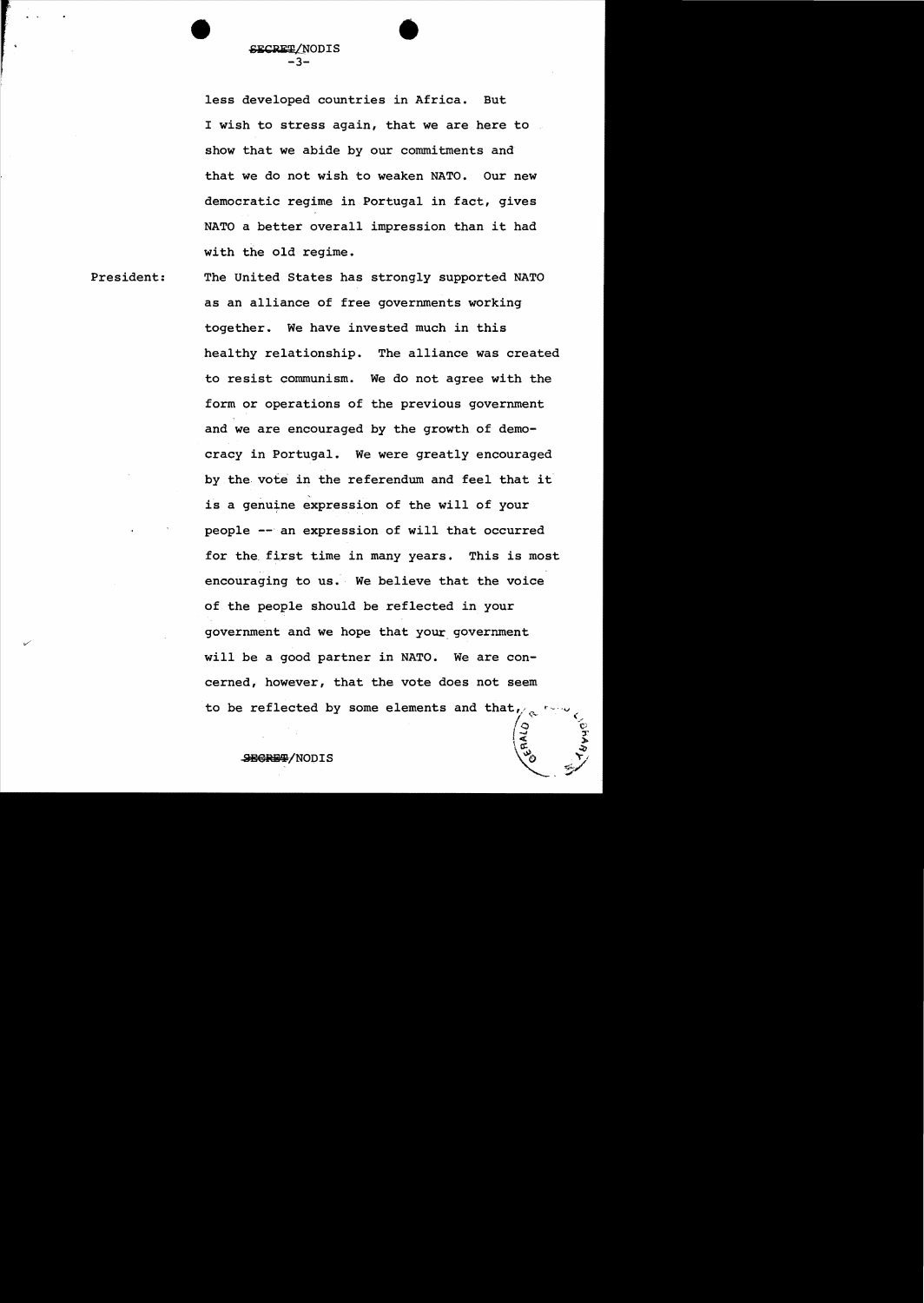•

therefore, the potential exists that some elements will not be as good a NATO partner. Goncalves: Mr. President are you referring to the presence of communists in the government? President: Yes, specifically and this bothers us in NATO which was formed to meet the challenges of communism. This does not mean that we do not appreciate the progress made in detente too. What concerns us is that communist influences in Portugal will be reflected in NATO itself.

Goncalves: But that does not happen. The process is very complicated and it would take me some time to explain fully but let me try in a few words. With regard to the Treaty and the secrecy involved, we are now in a period of transition. It has been accepted by all political parties in our country that political power is separate from military power. The President is a military man and he wears another hat as chief of the joint staff therefore on all matters dealing with NATO and military affairs they are run through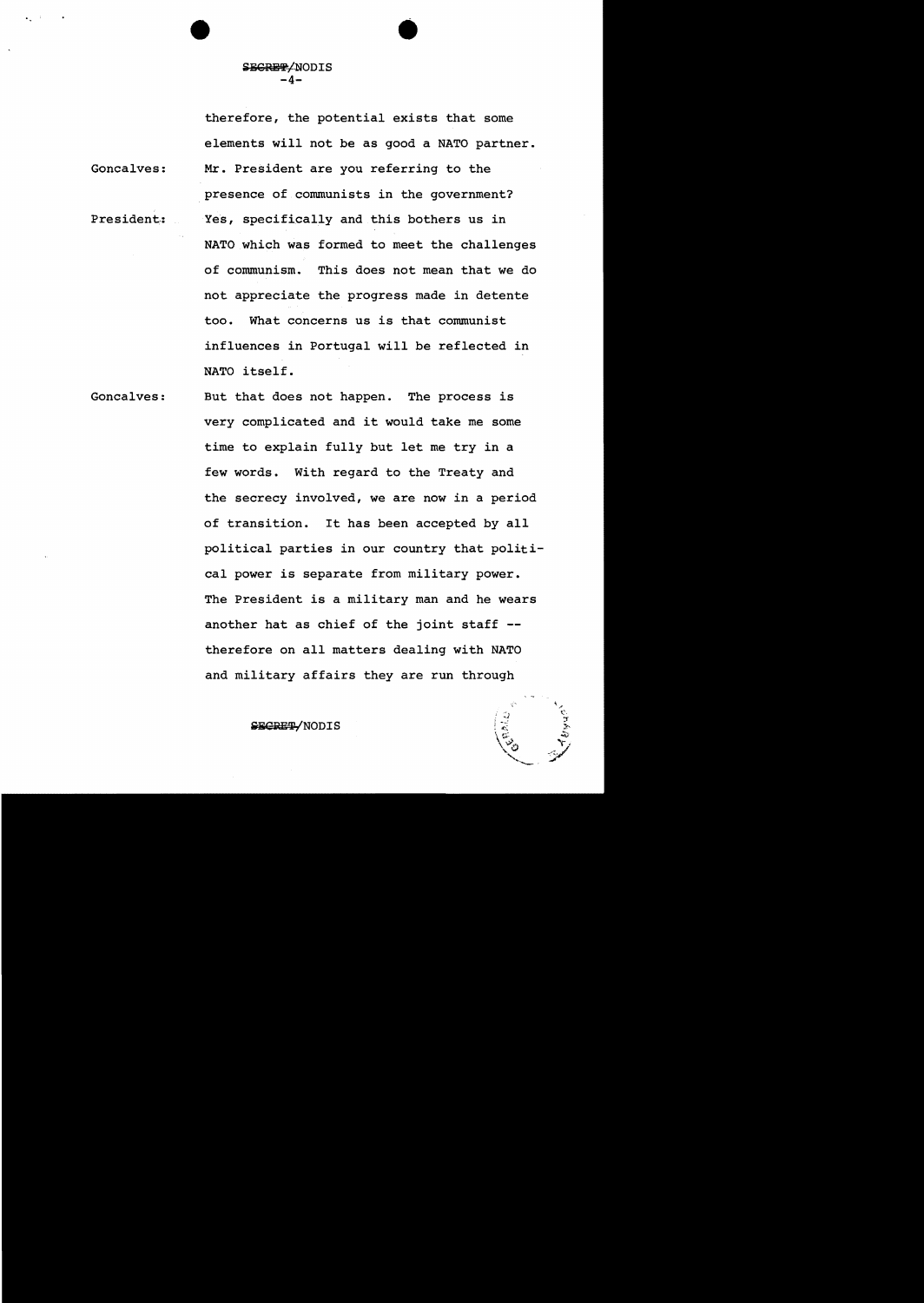this system. Then there is the provisional government. It also happens that I am a military man but all military matters run outside the provisional government. There is a clean cut separation. On top of this structure there is the Council of the Revolution which is composed only of military men. The Chairman of the Council is also President of the Republic. There can be no confusion about this and there will be no interference in NATO. What I am stating is the policy of the Council of the Revolution and of the provisional government. The communists have never raised any problems about these arrangements. They support our maintaining our international agreements and commitments. The Portuguese people and the coalition government have accepted these facts. We would not be able to stay in NATO if it were otherwise.

**SECRET/NODIS** -5-

President:

You can appreciate that we cannot tolerate a communist influence in NATO.

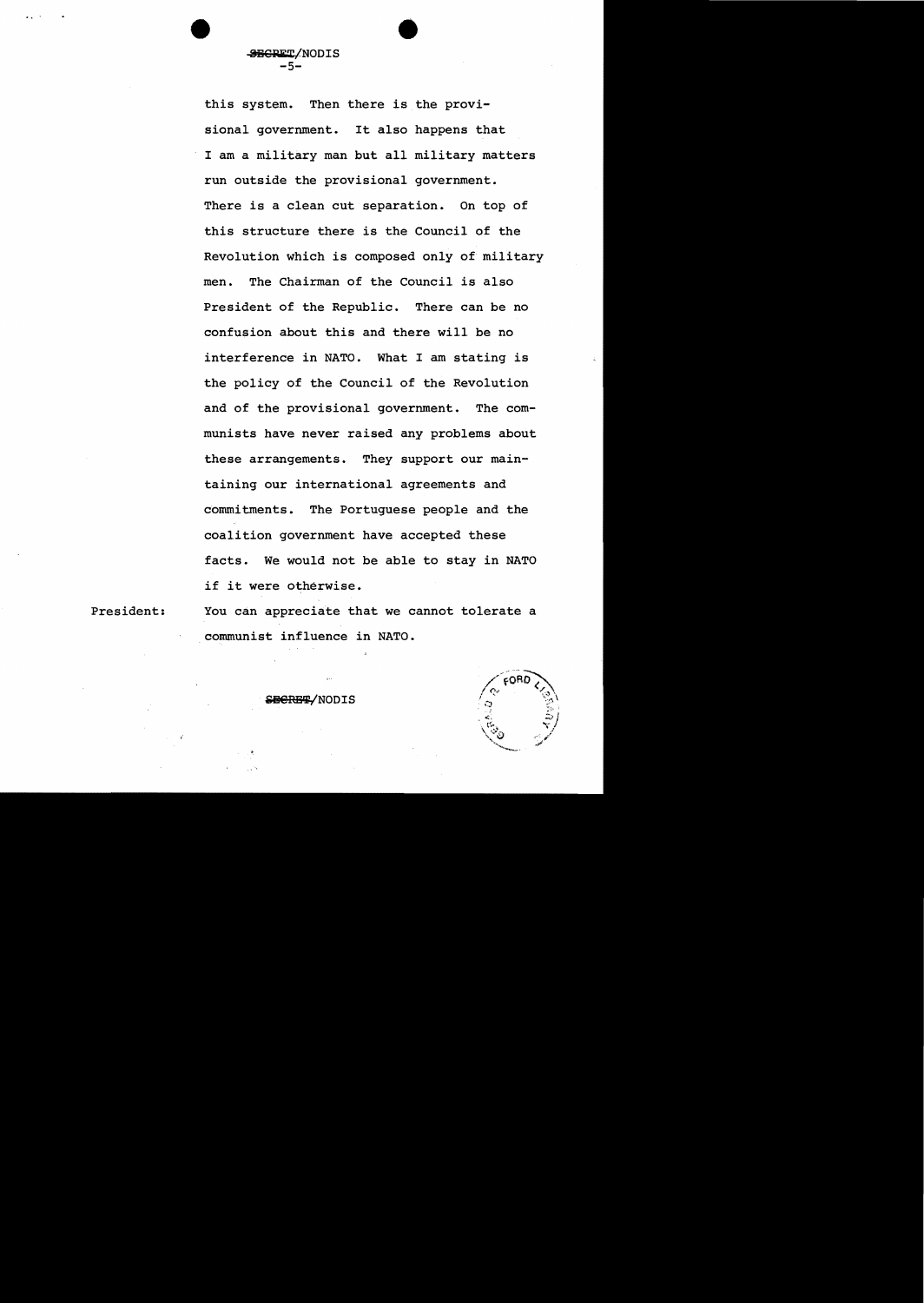- Goncalves: There will be no such influence. Those who know can tell you this. You must also take account of the fact that the Council of the Revolution *is* composed only of military men who have their own ethics. They will be concerned about the welfare of our commitments.
- President: Are you saying that there are no communists in the Armed Forces and therefore you are a reliable member of NATO.
- Goncalves: You can rely on the military entirely. Our enemies have brandished the communist scarecrow. Of course, there is a struggle among the political parties. But our majority does not permit this struggle to affect the operations of the military part of our government.
- President: Goncalves: Are you saying that the Armed Forces Movement *is* free and clear of communist influence? Yes, we have political positions that are

Secretary: divorced from any party. May I ask a question? The complexity of

the system you describe *is* beyond anything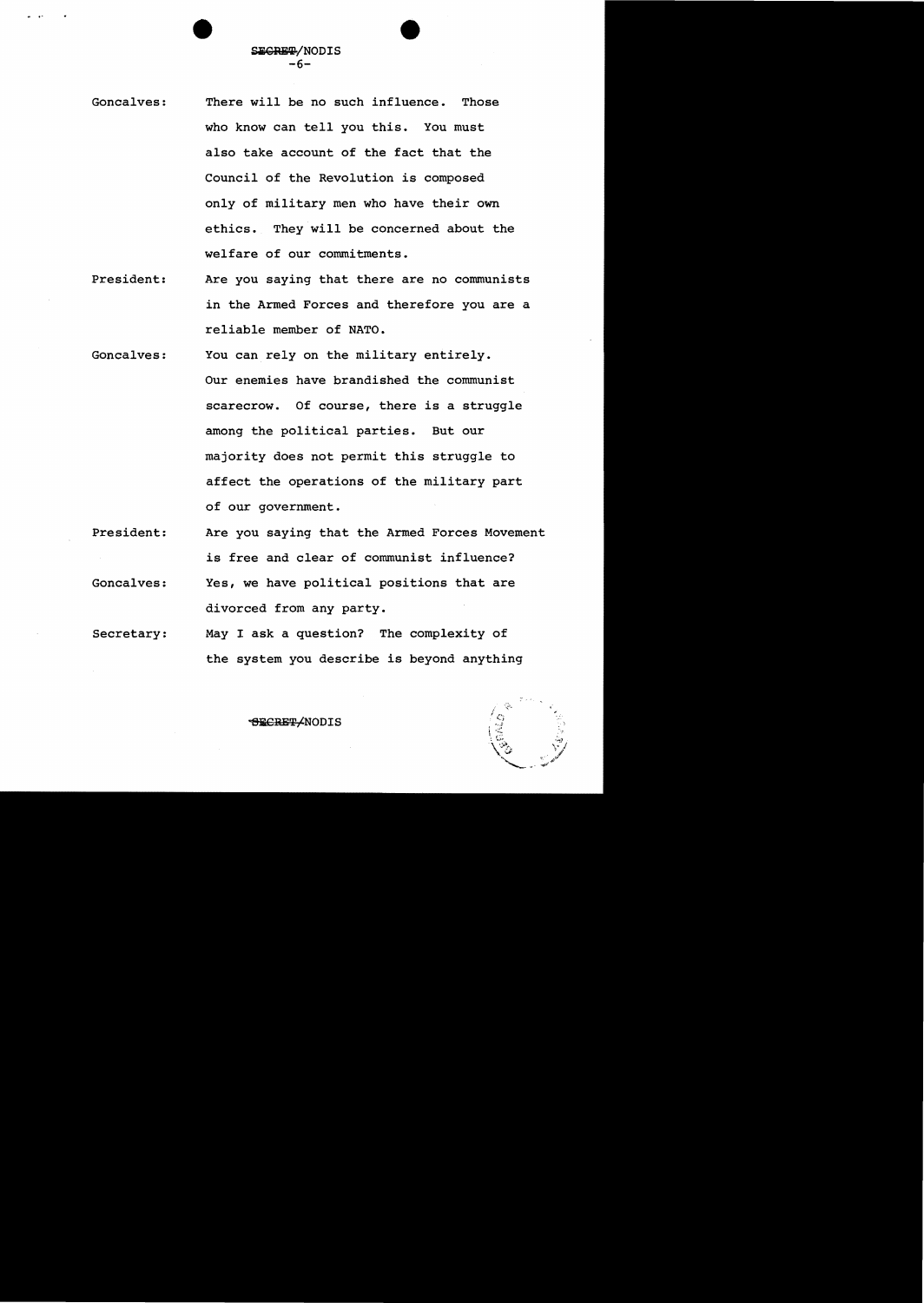I studied as a political scientist. Why are communists in the government? Why is there pressure to take communists into the cabinet if there are no communists in the Armed Forces Movement? The Armed Forces Movement (AFM) is strongly non-partisan. The military when we started the AFM committed on their honor to carry out a national program which would be anti-fascist and it would improve the standard of living of the poor people. The military agreed that they would have no party affiliation and that there would be democratic forces organized to carry out the program. The Armed Forces Movement program has been accepted by all the parties allowed in the provisional government. When do you expect the provisional government to become an elected government? This present government is democratic. It's carrying out a campaign to fight on all fronts to improve the economy, education, etc. Experience shows that you cannot turn

Goncalves:

... •

SBCRET/NODIS -7-

Goncalves:

President: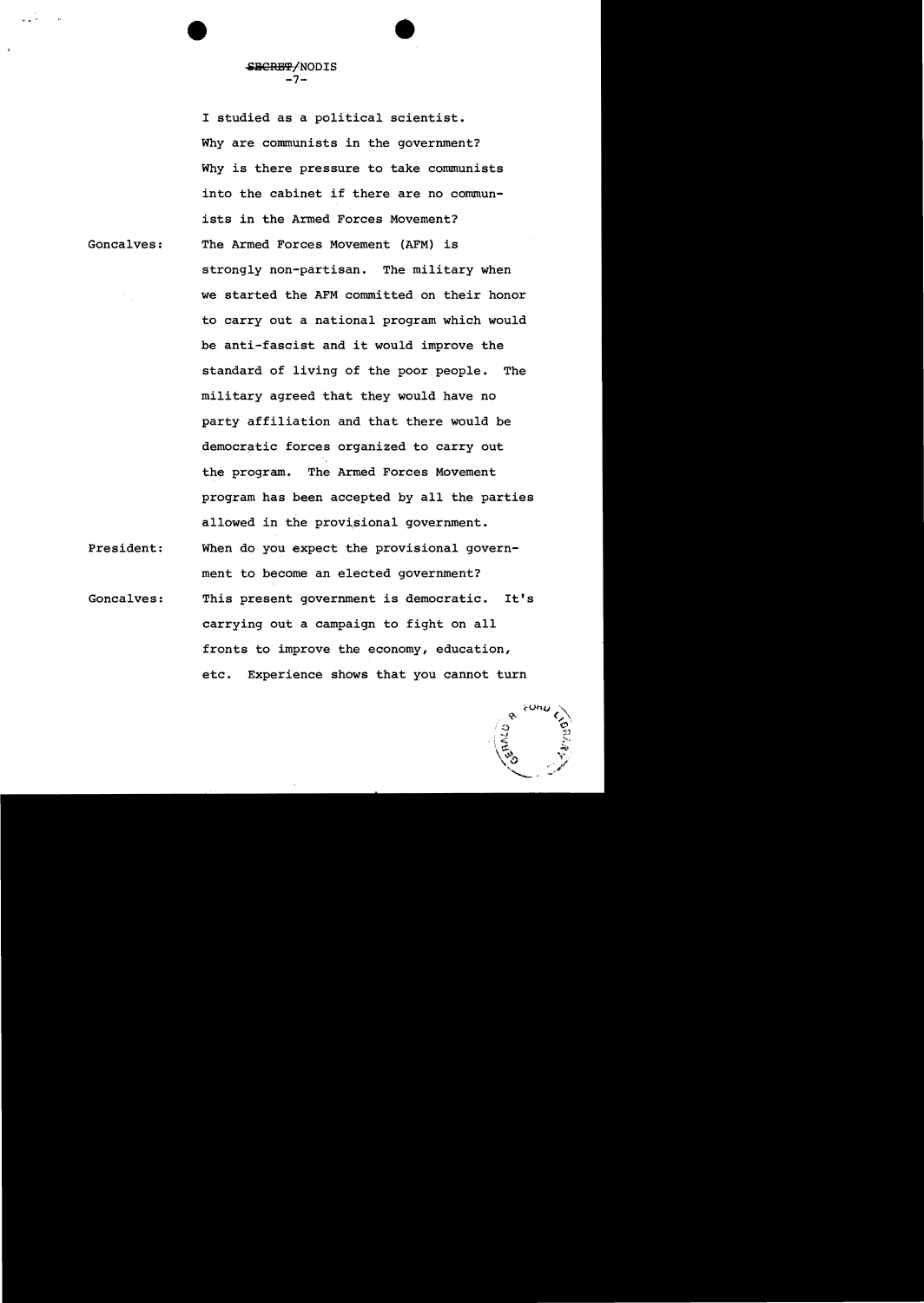over our country to political parties without a transition **--** they need the AFM. So, the real situation is as follows: The Armed Forces Movement is established to carry out and assure change. Then there are the political parties and that is the reality of Portuguese life. We are now framing the next constitution.

President: Concalves: Who controls the government and what is the timetable to move toward democracy? I believe this has all been described in the press. You may have heard that there was a pact agreed between the AFM and the political parties before the elections. This pact provided that the new interim constitution would have a legislative assembly which would be freely elected and in addition it would be an assembly of the AFM. The salient feature of our system is that there will be a legislative assembly elected by the people in addition to the assembly of the Armed Forces Movement. Both assemblies embody our sovereignty.

SBCRET/NODIS

FORC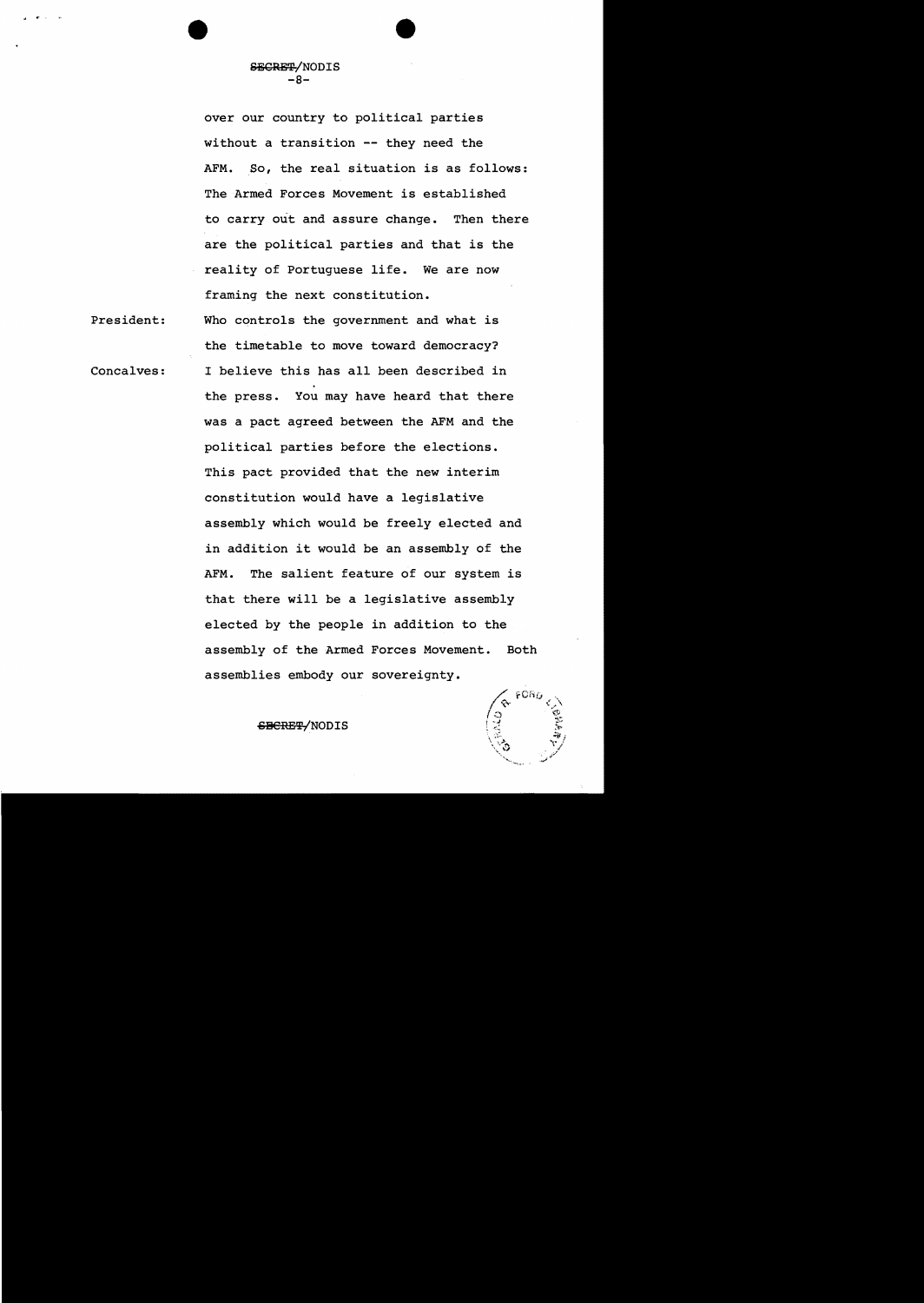## SECRET/NODIS -۹-

President: Goncalves:

Secretary:

.<br>را المساوات المساواة المعنى بن المساوات المساوات المساوات المساوات المساوات المساوات المساوات المساوات المساوا<br>المساوات المساوات المساوات المساوات المساوات المساوات المساوات المساوات المساوات المساوات المساوات المساوات

As Professor of Political Sciences, I But which body controls the government? The Council of the Revolution which is chaired by the President and that will continue during a transition period of 3~5 years then we will need a new constitution, but that requires time. don't believe I have ever heard of a system which is quite so complex.

Goncalves: It is not complex if you understand that there is a collegial relationship between the two assemblies and that they both report to the President.

Secretary: Who thought up this system? All of us have much admiration for its complex nature.

Goncalves: To understand it would take a while to explanation. It is necessary to devote time but this conversation should help to clear the air and make it easier to understand. *v* 

President: I must re-emphasize that there cannot be a strong NATO for the purpose which it was formed and have communists in it.